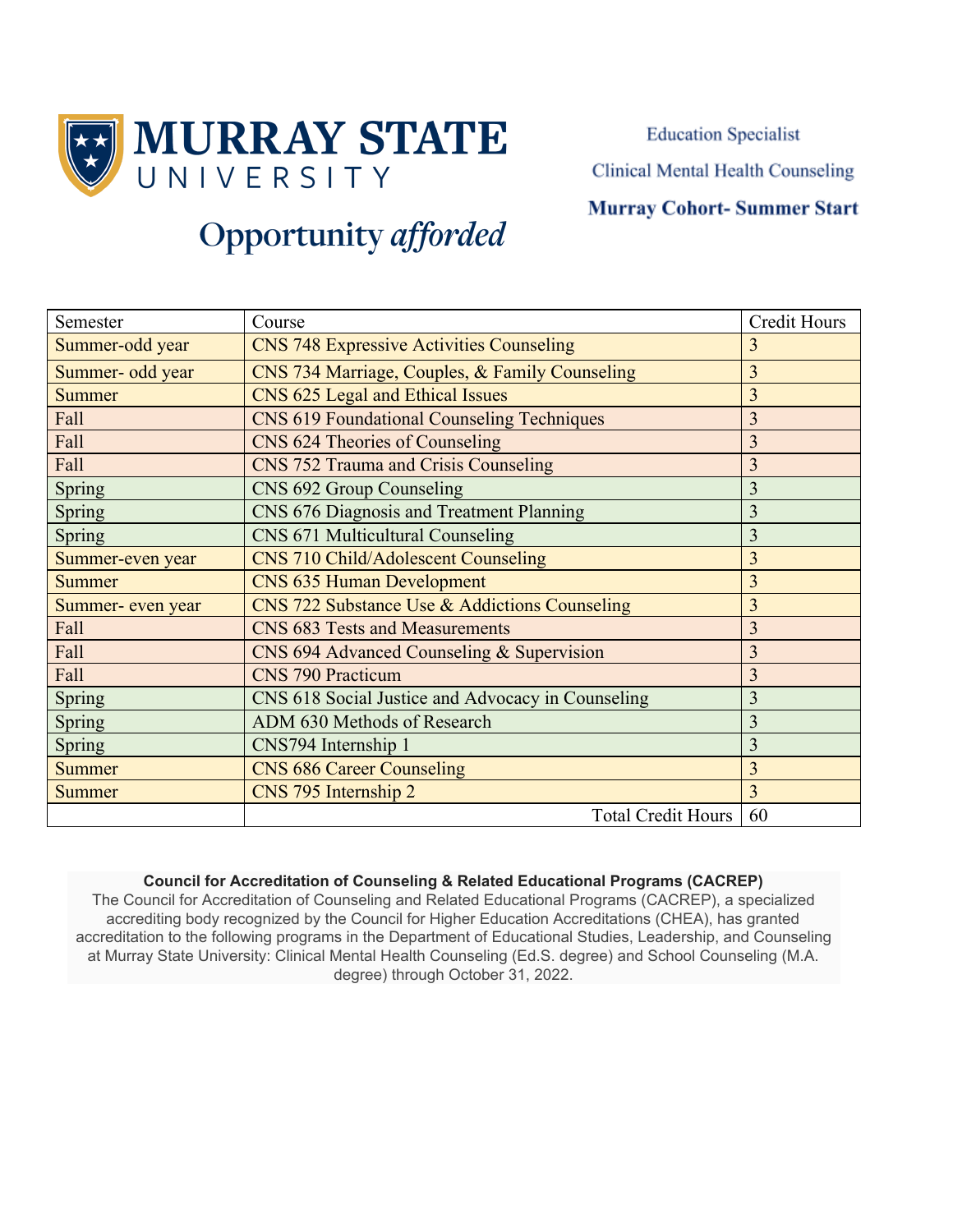

**Education Specialist** 

Clinical Mental Health Counseling

### **Murray Cohort-Fall Start**

## **Opportunity** afforded

| Semester          | Course                                                  | <b>Credit Hours</b> |
|-------------------|---------------------------------------------------------|---------------------|
| Fall              | <b>CNS 619 Foundational Counseling Techniques</b>       | 3                   |
| Fall              | CNS 624 Theories of Counseling                          | 3                   |
| Fall              | CNS 752 Trauma and Crisis Counseling                    | 3                   |
| Spring            | CNS 692 Group Counseling                                | 3                   |
| Spring            | CNS 671 CNS 676 Clinical Diagnosis & Treatment Planning | 3                   |
| Spring            | CNS 676 Clinical Diagnosis & Treatment Planning         | $\overline{3}$      |
| <b>Summer</b>     | CNS 625 Legal and Ethical Issues                        | $\overline{3}$      |
| Summer- odd year  | <b>CNS 748 Expressive Activities Counseling</b>         | 3                   |
| Summer- odd year  | CNS 734 Marriage, Couples, & Family Counseling          | 3                   |
| Fall              | CNS 683 Tests and Measurements                          | 3                   |
| Fall              | CNS 635 Human Development                               | 3                   |
| Fall              | <b>CNS 790 Practicum</b>                                | 3                   |
| Spring            | CNS 618 Social Justice and Advocacy in Counseling       | 3                   |
| Spring            | ADM 630 Methods of Research                             | 3                   |
| Spring            | CNS 794 Internship 1                                    | 3                   |
| Summer- even year | <b>CNS 710 Child/Adolescent Counseling</b>              | 3                   |
| Summer- even year | <b>CNS 686 Career Counseling</b>                        | 3                   |
| <b>Summer</b>     | CNS 722 Substance Use and Addictions Counseling         | $\overline{3}$      |
| Fall              | CNS 795 Internship 2                                    | 3                   |
| Fall              | CNS 694 Advanced Techniques and Supervision             | 3                   |
|                   | <b>Total Credit Hours</b>                               | 60                  |

#### **Council for Accreditation of Counseling & Related Educational Programs (CACREP)**

The Council for Accreditation of Counseling and Related Educational Programs (CACREP), a specialized accrediting body recognized by the Council for Higher Education Accreditations (CHEA), has granted accreditation to the following programs in the Department of Educational Studies, Leadership, and Counseling at Murray State University: Clinical Mental Health Counseling (Ed.S. degree) and School Counseling (M.A. degree) through October 31, 2022.